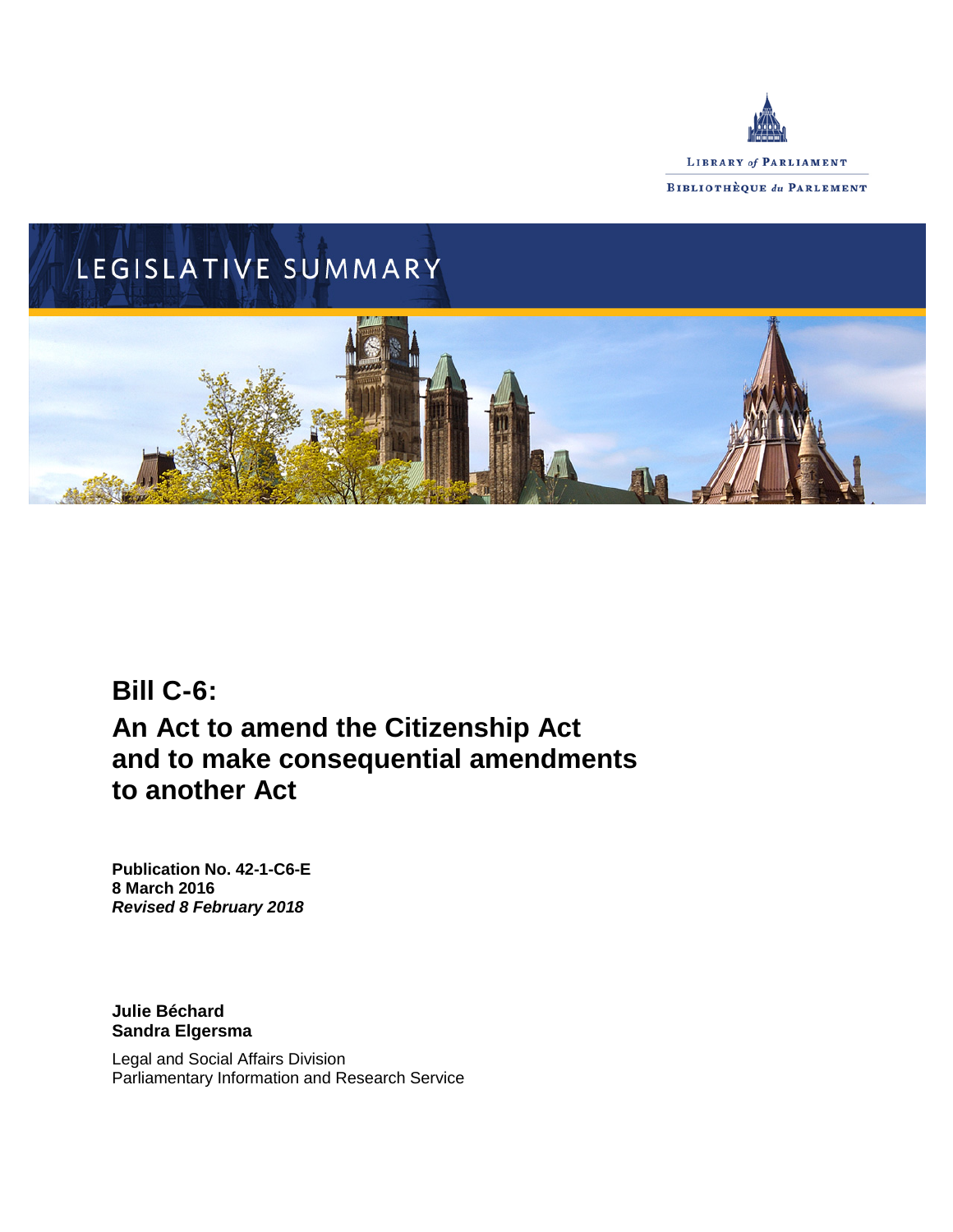Library of Parliament *Legislative Summaries* summarize government bills currently before Parliament and provide background about them in an objective and impartial manner. They are prepared by the Parliamentary Information and Research Service, which carries out research for and provides information and analysis to parliamentarians and Senate and House of Commons committees and parliamentary associations. Legislative Summaries are revised as needed to reflect amendments made to bills as they move through the legislative process.

Notice: For clarity of exposition, the legislative proposals set out in the bill described in this Legislative Summary are stated as if they had already been adopted or were in force. It is important to note, however, that bills may be amended during their consideration by the House of Commons and Senate, and have no force or effect unless and until they are passed by both houses of Parliament, receive Royal Assent, and come into force.

Any substantive changes in this Legislative Summary that have been made since the preceding issue are indicated in **bold print**.

© Library of Parliament, Ottawa, Canada, 2018

*Legislative Summary of Bill C-6* (Legislative Summary)

Publication No. 42-1-C6-E

Ce document est également publié en français.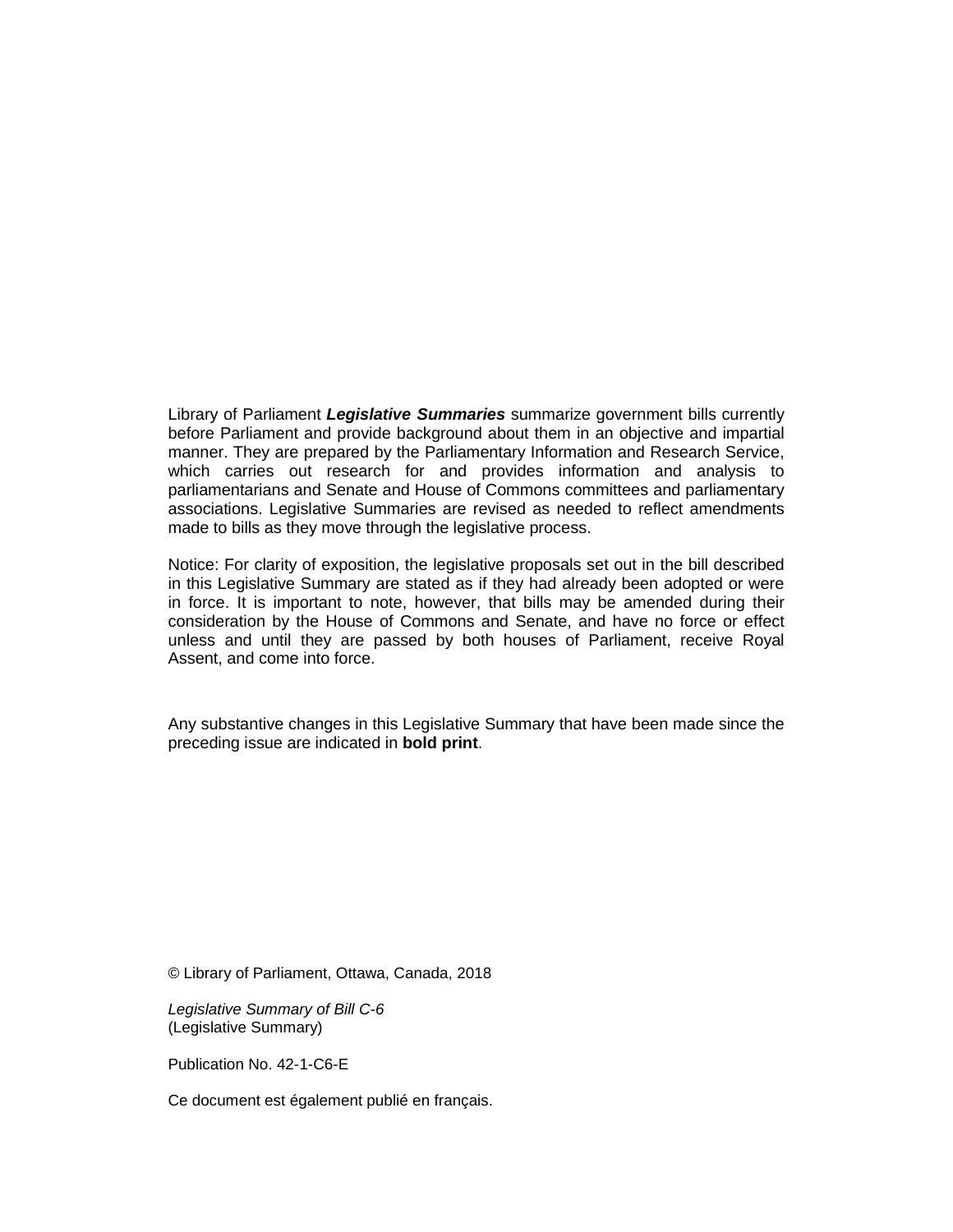# **CONTENTS**

| 1                                                |                                                                                              |  |
|--------------------------------------------------|----------------------------------------------------------------------------------------------|--|
| 1.1                                              |                                                                                              |  |
| $\overline{2}$                                   |                                                                                              |  |
| 2.1                                              | Criteria for Obtaining Citizenship by Grant                                                  |  |
| 2.1.1                                            | No Minimum Age to Apply for Citizenship                                                      |  |
| 2.1.2                                            | Physical Presence in Canada                                                                  |  |
| 2.1.3                                            | Intention to Reside No Longer Required                                                       |  |
| 2.1.4                                            | Knowledge of an Official Language<br>and of the Responsibilities of Being a Canadian Citizen |  |
| 2.1.5                                            | <b>Income Tax Returns</b>                                                                    |  |
| 2.1.6                                            | <b>Citizenship Applications for Minors</b>                                                   |  |
| 2.1.7                                            | <b>Special Cases</b>                                                                         |  |
| 2.1.8                                            | Prohibition on Citizenship by Grant<br>or Taking the Oath of Citizenship                     |  |
| 2.2                                              | Revocation and Loss of Citizenship                                                           |  |
| 2.2.1                                            | Sole Grounds for Revocation of Citizenship                                                   |  |
| 2.2.2                                            | New Procedure for Revocation of Citizenship                                                  |  |
| 2.2.2.1                                          |                                                                                              |  |
|                                                  |                                                                                              |  |
|                                                  |                                                                                              |  |
| <b>Effect of Citizenship Revocation</b><br>2.2.3 |                                                                                              |  |
| 2.3                                              | New Authority to Seize Documents                                                             |  |
|                                                  |                                                                                              |  |
| 2.4                                              | <b>Transitional Provisions</b>                                                               |  |
| Coming into Force<br>2.5                         |                                                                                              |  |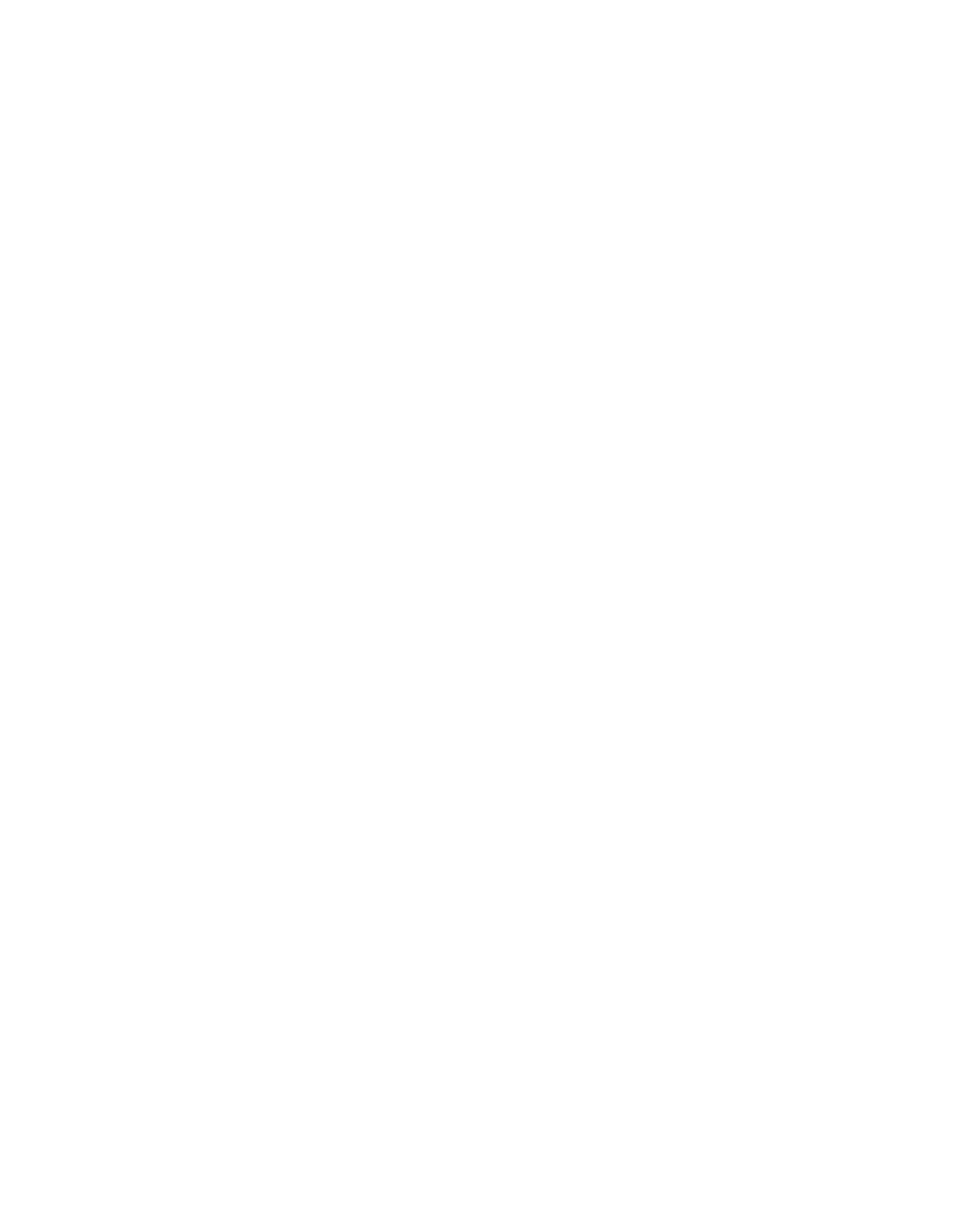### 1 BACKGROUND

Bill C-6, An Act to amend the Citizenship Act and to make consequential amendments to another  $Act<sup>1</sup>$  $Act<sup>1</sup>$  $Act<sup>1</sup>$  was tabled in the House of Commons by the Honourable John McCallum, Minister of Immigration, Refugees and Citizenship, on 25 February 2016 and was referred to the House of Commons Standing Committee on Citizenship and Immigration on 21 March 2016. The bill makes changes to the legislative provisions regarding grants of citizenship by naturalization; grounds for revoking citizenship, **including the introduction of a new revocation procedure**; and the Minister's authority with regard to fraudulent documents.

The House of Commons committee studied the bill from 12 April to 3 May 2016 and reported it back to the House of Commons on 5 May 2016 with two amendments. **Further amendments were introduced at third reading in the Senate, and the bill was referred back to the House of Commons on 3 May 2017. The House of Commons proposed different wording to the revocation procedure and the Senate agreed. Bill C-6 received Royal Assent on 19 June 2017.**

#### 1.1 RECENT CHANGES TO THE *CITIZENSHIP ACT*

For the most part, Bill C-6 amends or repeals aspects of citizenship legislation that were changed in 2014 by Bill C-24, An Act to amend the Citizenship Act and to make consequential amendments to other Acts (short title: Strengthening Canadian Citizenship Act).<sup>[2](#page-11-1)</sup> The provisions of that Act that are amended or repealed by Bill C-6 are described below.

Bill C-24 amended the then existing requirements for becoming a naturalized Canadian and also added new requirements. It clarified that "residence in Canada" meant physical presence in Canada and lengthened the period of residence required from three years within four years to 1,460 days (four years) in six years. In addition, time spent in Canada prior to becoming a permanent resident – as a temporary resident or protected person – no longer counted toward meeting this requirement. Nor did time spent while under a probation order, on parole, in a penitentiary or in prison.

Bill C-24 also extended the application of the requirements that applicants seeking a grant of citizenship have adequate knowledge of English or French and adequate knowledge of Canada and "of the responsibilities and privileges of citizenship." While those aged 55 and over had previously been exempt by policy from fulfilling these requirements, as had minors, those aged 55 to 64 and 14 to 18 were made subject to these two requirements by Bill C-24.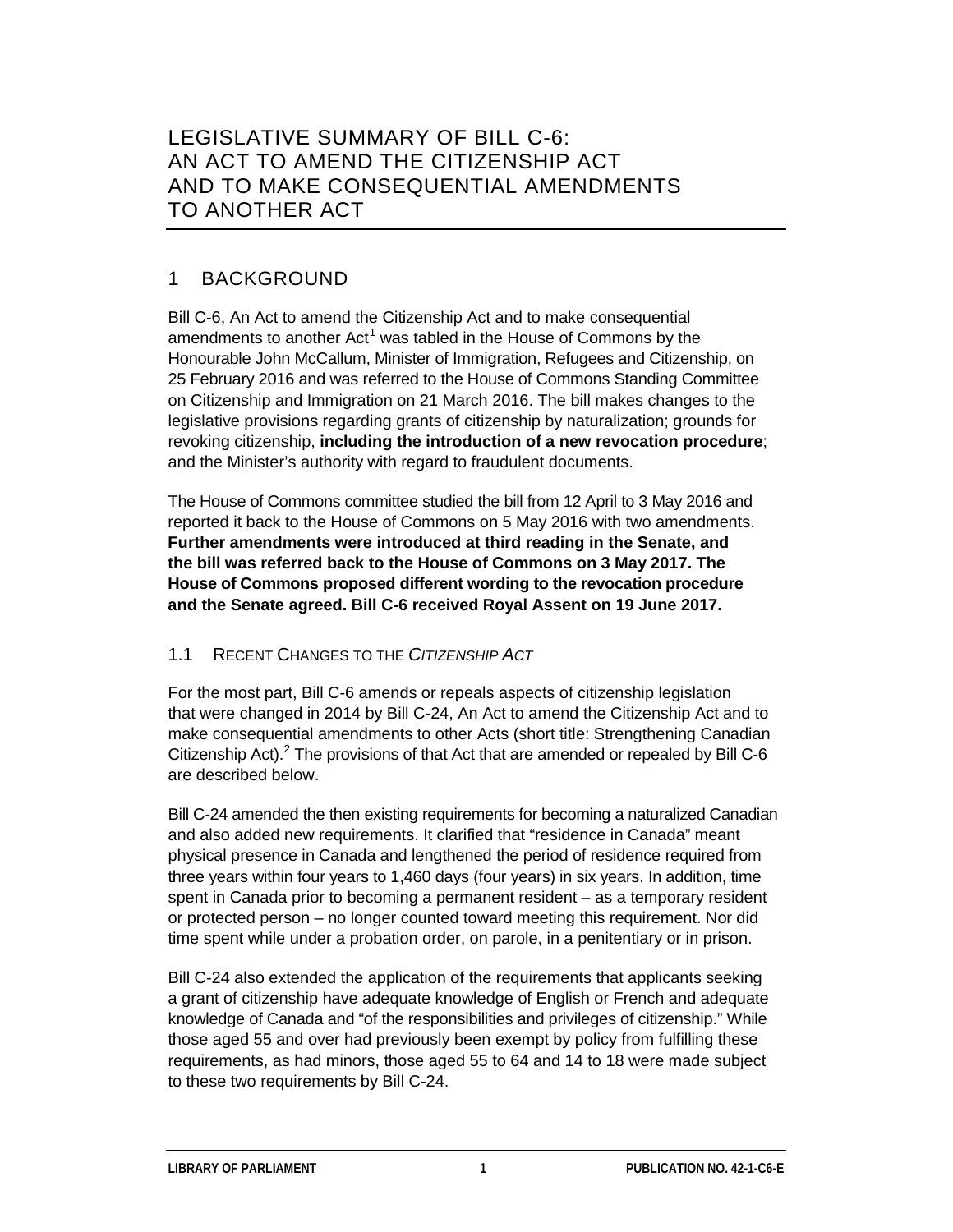Two new requirements for naturalization were introduced by Bill C-24. The first was that applicants fulfill any applicable requirements under the *Income Tax Act*, such as the filing of income tax returns for four of the six years before applying. The second requirement was that applicants intend to reside in Canada if granted citizenship.

The grounds for revoking Canadian citizenship were expanded by Bill C-24, which introduced new grounds based on national security. Prior to Bill C-24, the only basis for revoking citizenship was fraud in citizenship or permanent resident applications. Following this change, citizenship could be revoked for presumed dual citizens convicted of certain offences related to security (for example, treason or terrorism) or who served as members of an armed force in an armed conflict against Canada. Bill C-24 amended the *Citizenship Act*<sup>[3](#page-11-2)</sup> to restrict revocation if it would render a person stateless (section 10.4). However, it also required individuals facing citizenship revocation to prove that they did not have another citizenship and that they would in fact be rendered stateless if the revocation were to occur.

All of the provisions discussed above are repealed or amended by Bill C-6.

## 2 DESCRIPTION AND ANALYSIS

- 2.1 CRITERIA FOR OBTAINING CITIZENSHIP BY GRANT (CLAUSE 1)
- **2.1.1 NO MINIMUM AGE TO APPLY FOR CITIZENSHIP (CLAUSES 1(0.1) AND 1(11))**

**Clause 1(0.1) of Bill C-6 repeals section 5(1)(b) of the** *Citizenship Act***, which required a person to be 18 years of age or over to apply for citizenship. This change allows more flexibility, permitting minors who do not have a parent or legal guardian to apply for citizenship themselves.**

**Clause 1(11) repeals section 5(3)(b)(i) that allowed waivers in relation to the age requirement set out in section 5(1)(b), as it is no longer needed.**

2.1.2 PHYSICAL PRESENCE IN CANADA (CLAUSES 1(1), 1(2), 1(3), 1(7), 8 AND 9)

To be eligible to apply for Canadian citizenship, applicants must be physically present in Canada for a specified number of days. Clause 1(2) shortens the period required from 1,460 days (four years) over six years to a total of 1,095 days (three years) over the five years immediately prior to submitting an application for citizenship (new section  $5(1)(c)(i)$ ).

No longer are citizenship applicants required to be physically present in Canada for a minimum number of days within each year before applying. The provision requiring a presence in Canada of 183 days in each of four years in the six-year period considered for the citizenship application is repealed (clause 1(3)). This change has a consequential impact on section 14(1)(a) of the *Citizenship Act*, which provides for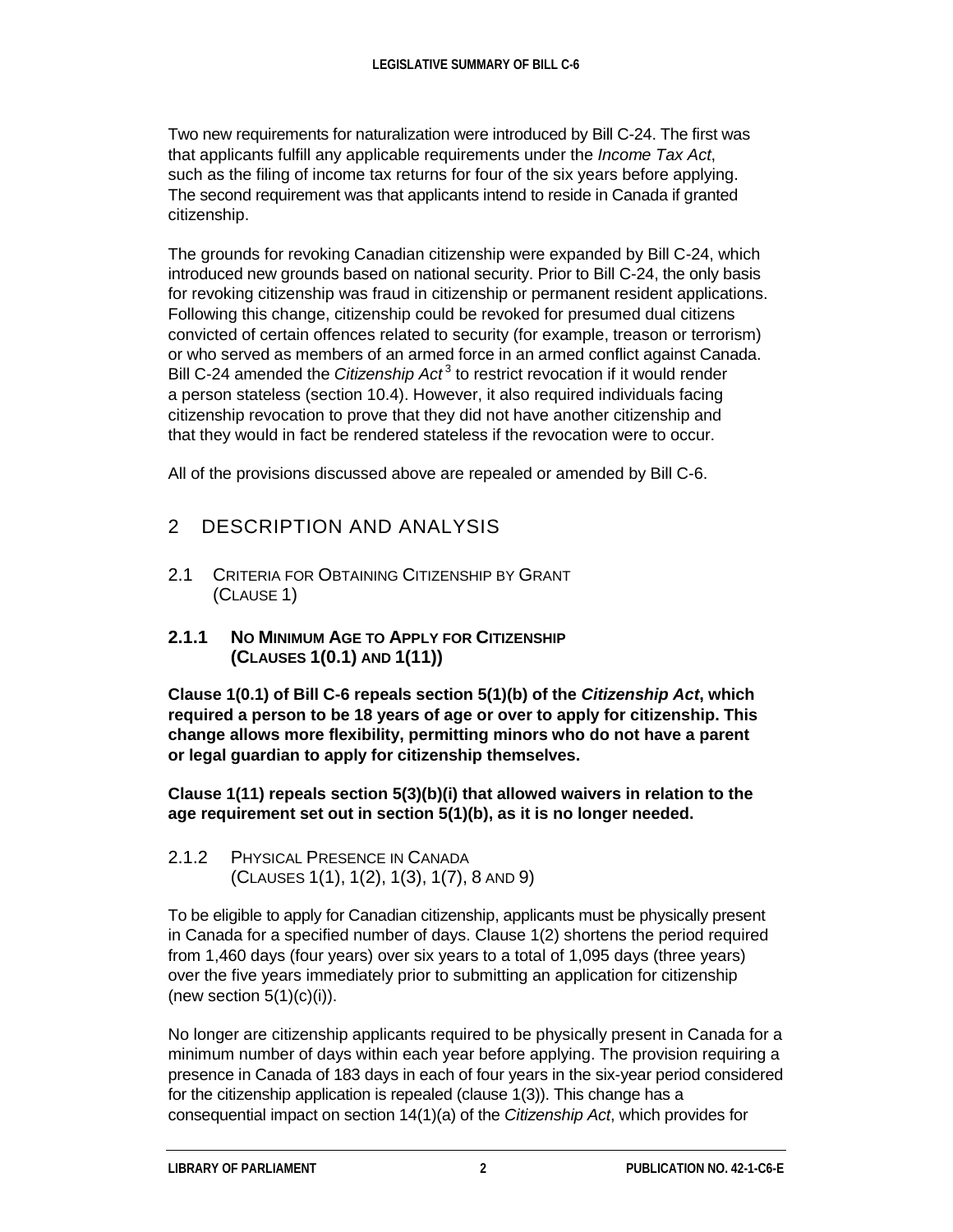citizenship judges to review files where there may be concerns related to time spent in Canada (clause 8).

Clause 1(7) introduces a new way of counting days of physical presence that takes into account time spent in Canada as a temporary resident or a protected person (new section 5(1.001)). Prospective citizens accumulate a half day for every day spent in Canada as a temporary resident or a protected person, up to a maximum of 365 days, and one day for each day spent in Canada as a permanent resident. For example, a foreign student present in Canada for two years who completes a master's program and subsequently becomes a permanent resident can count the time spent in Canada as a student (up to 365 days) towards the three-year total required. Under Bill C-6, applicants must have permanent residence at the time of submitting their application for citizenship (clause 1(1)(c)).

The *Citizenship Act* provides that, in certain situations, there are periods of physical presence in Canada that cannot be counted towards the acquisition of citizenship. Section 21 provides that time spent under a probation order, as a paroled inmate or while serving a term of imprisonment, does not count as physical presence in Canada for this purpose. Clause 9(2) amends the provision related to imprisonment by replacing the wording "confined in or been an inmate of any penitentiary, jail, reformatory or prison," with "has served a term of imprisonment" (new section 21(c)). This has the effect of encompassing all forms of incarceration, which is in keeping with the language in the *Corrections and Conditional Release Act*. [4](#page-11-3)

2.1.3 INTENTION TO RESIDE NO LONGER REQUIRED (CLAUSES 1(5), 1(8), **1(11.1)**, 1(12) AND 7)

Clause 1(5) repeals the requirement that a person intend to reside in Canada if granted citizenship (section  $5(1)(c.1)$ ). As a result, a number of consequential amendments are made:

- Clause 1(8) repeals the requirement for applicants to have a continuous intention to reside in Canada from the time of application (section 5(1.1)).
- Clauses **1(11.1)** and 1(12) repeal sections of the *Citizenship Act* that provided a waiver for the intention to reside requirement for minors (section 5(3)(b)(iii)) and for individuals who were incapable of forming an intent (section 5(3)(b.1)).
- Clause 7 removes the criterion of "intention to reside" from the requirements for resumption of citizenship in section 11 of the *Citizenship Act*.

#### 2.1.4 KNOWLEDGE OF AN OFFICIAL LANGUAGE AND OF THE RESPONSIBILITIES OF BEING A CANADIAN CITIZEN (CLAUSES 1(6), 1(9), 1(10), 1(13) AND 13)

Clause 1(6) reduces the adult maximum age limit applicable for the requirements to demonstrate adequate knowledge of one of the official languages, as well as knowledge of Canada and of the responsibilities and privileges of citizenship. New sections 5(1)(d) and 5(1)(e) indicate that these requirements must be fulfilled by applicants under 55 years of age, rather than by those under 65. **To make clear that minors are not subject to knowledge and language testing, new**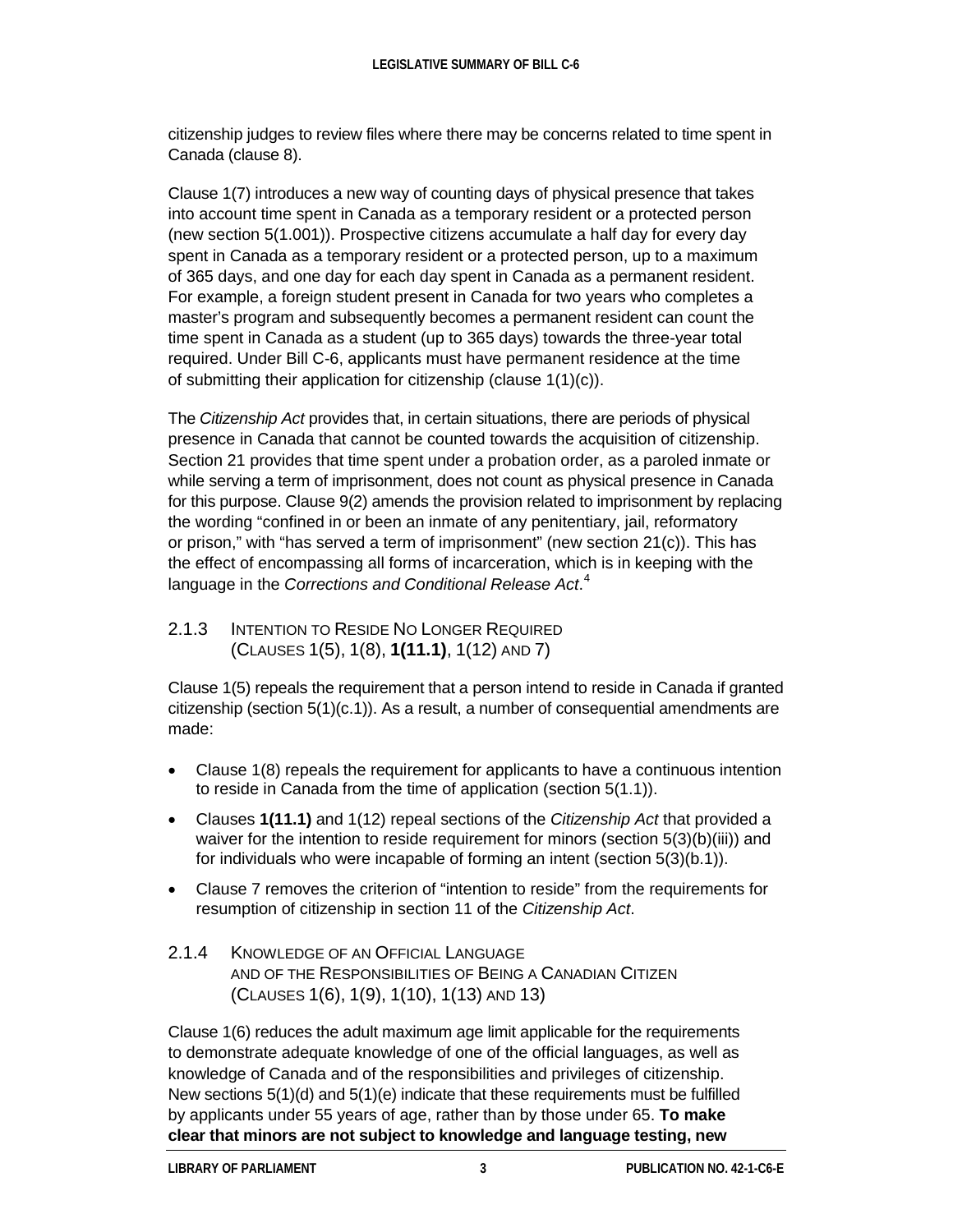#### **sections 5(1)(d) and 5(1)(e) indicate that those testing requirements only apply to applicants aged 18 to 54.**

Bill C-6 repeals the requirements for minors to prove their knowledge of an official language and of Canada, as clause 1(9) allows a parent or other authorized person to make an application on behalf of minors without these requirements (amended section 5(2)). Consequently, clause 1(10) removes the reference to a waiver on compassionate grounds available for minors subject to the two knowledge requirements (section 5(3)(a)). Clause 13 deletes any reference in regulations to minors regarding the knowledge criteria for a citizenship grant (section 27.2(c)).

Clause 1(13) adds a new section to explicitly state that the Minister must take into consideration measures that are reasonable to accommodate the needs of persons with disabilities when verifying the knowledge of an official language and the responsibilities of Canadian citizenship (new section 5(3.1) of the *Citizenship Act*).

2.1.5 INCOME TAX RETURNS (CLAUSE 1(4))

Clause 1(4) changes the existing provision requiring citizenship applicants to meet requirements under the *Income Tax Act*, matching it to the change to the period of residency in Canada. New section 5(1)(c)(iii) specifies that a person must provide income tax returns for three years within the five-year period before applying for citizenship.

#### **2.1.6 CITIZENSHIP APPLICATIONS FOR MINORS (CLAUSES 1(7.1) AND 1(11.2))**

**Clause 1(7.1) adds new section 5(1.04) to the** *Citizenship Act***, setting out who can make a citizenship application for a minor. Sections 5(1.04)(a) and 5(1.04)(b) provide that the application must be made by a person who has custody of the minor, and if the minor is 14 years of age at the time of the application, the minor must sign the application. These notions, in simpler form, existed in the**  *Citizenship Regulations, No. 2***. [5](#page-11-4)**

**New section 5(1.05) allows the minor to make a citizenship application if the Minister waives the requirement at section 5(1.04) under new section 5(3)(b)(v) (clause 1(11.2)).**

2.1.7 SPECIAL CASES (CLAUSE 1(14))

Section 5(4) of the *Citizenship Act* gives the Minister discretion to grant citizenship to any person "to alleviate cases of special and unusual hardship or to reward services of an exceptional value to Canada." Clause 1(14) amends this section to add "statelessness" as grounds for the Minister to exercise his or her discretion in granting citizenship.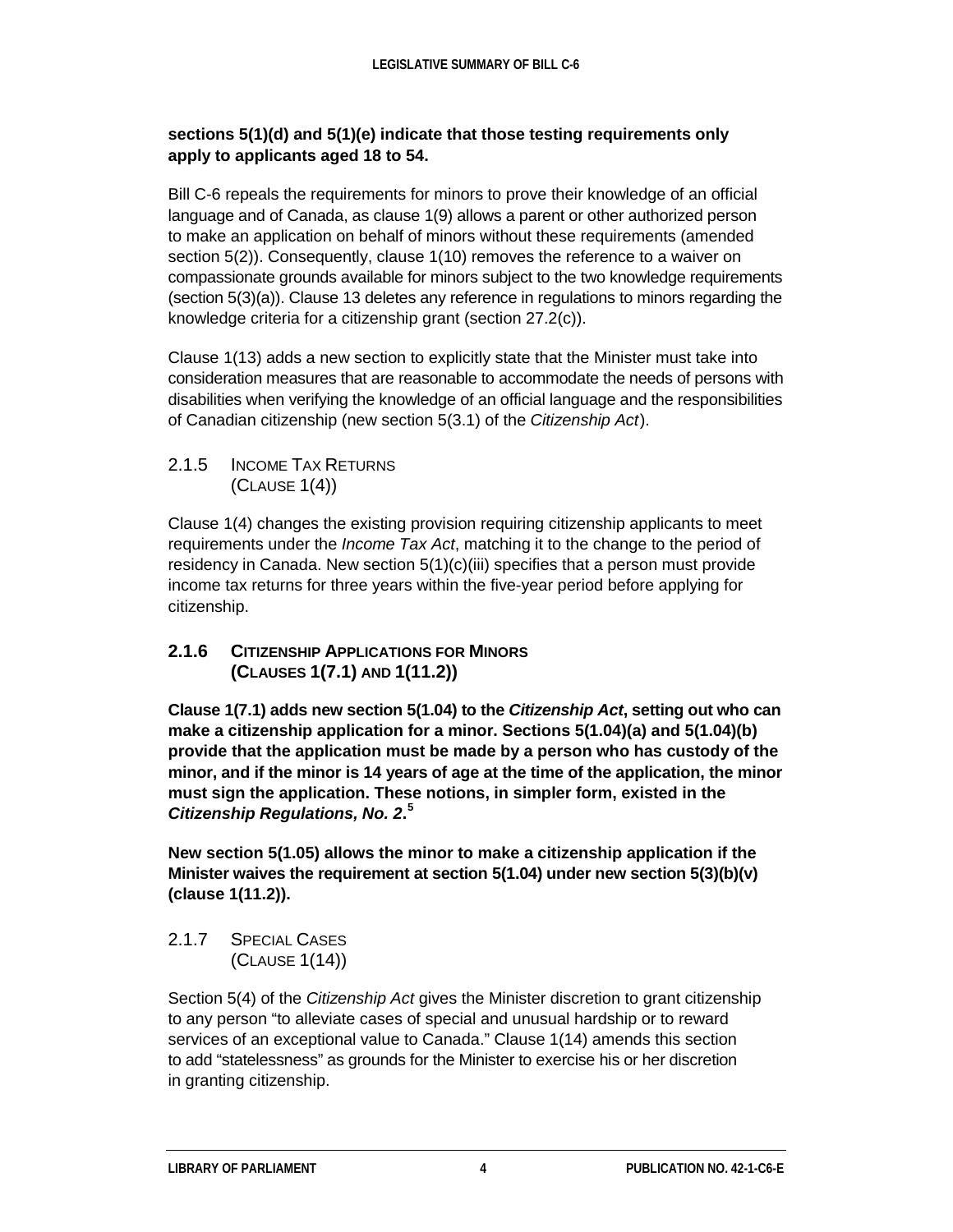2.1.8 PROHIBITION ON CITIZENSHIP BY GRANT OR TAKING THE OATH OF CITIZENSHIP (CLAUSE 10)

Under the *Citizenship Act*, an applicant may not be granted citizenship or take the Oath of Citizenship while he or she is under a probation order, is a paroled inmate or is serving a term of imprisonment. Clause 10 changes the wording "confined in or is an inmate of any penitentiary, jail, reformatory or prison" to "serving a term of imprisonment," a phrase that encompasses all forms of incarceration (new section 22(1)(a)(iii)). As previously noted, this is in keeping with the language in the *Corrections and Conditional Release Act*.

2.2 REVOCATION AND LOSS OF CITIZENSHIP (CLAUSES 3, **4,** 5, **5.1** AND 26)

#### **2.2.1 SOLE GROUNDS FOR REVOCATION OF CITIZENSHIP (CLAUSE 3(1))**

Clause **3(1)** repeals section 10(2) of the *Citizenship Act*, which provided the grounds for revoking citizenship related to national security.

There are many instances where references to section 10(2) are removed from other sections of the *Citizenship Act* as a consequence of this change (clause 2: renunciation of citizenship; clause 4: effect of a Federal Court declaration; clause 6: interlocutory judgments; and clause 10(3): prohibition).

The provision allowing for revocation of citizenship when the person has obtained, retained, renounced or resumed his or her citizenship by false representation or fraud or by knowingly concealing material circumstances is unchanged (section 10(1)). **This is now the only grounds for revocation of citizenship.**

#### **2.2.2 NEW PROCEDURE FOR REVOCATION OF CITIZENSHIP (CLAUSES 3(2), 3(3), 4 AND 5.1)**

**After Bill C-24 became law in 2015, most cases of revocation based on fraud were decided by the Minister of Citizenship and Immigration and senior decisionmakers to whom the authority was delegated. Oral hearings were held at the discretion of the decision-maker (i.e., if the individual's credibility was an issue). The Federal Court of Canada heard cases of revocation based on fraud related to inadmissibility on the grounds of security, human rights violation and organized crime.**

**Clauses 3(2), 3(3), 4 and 5.1 of Bill C-6 set out a new procedure for the revocation of citizenship.**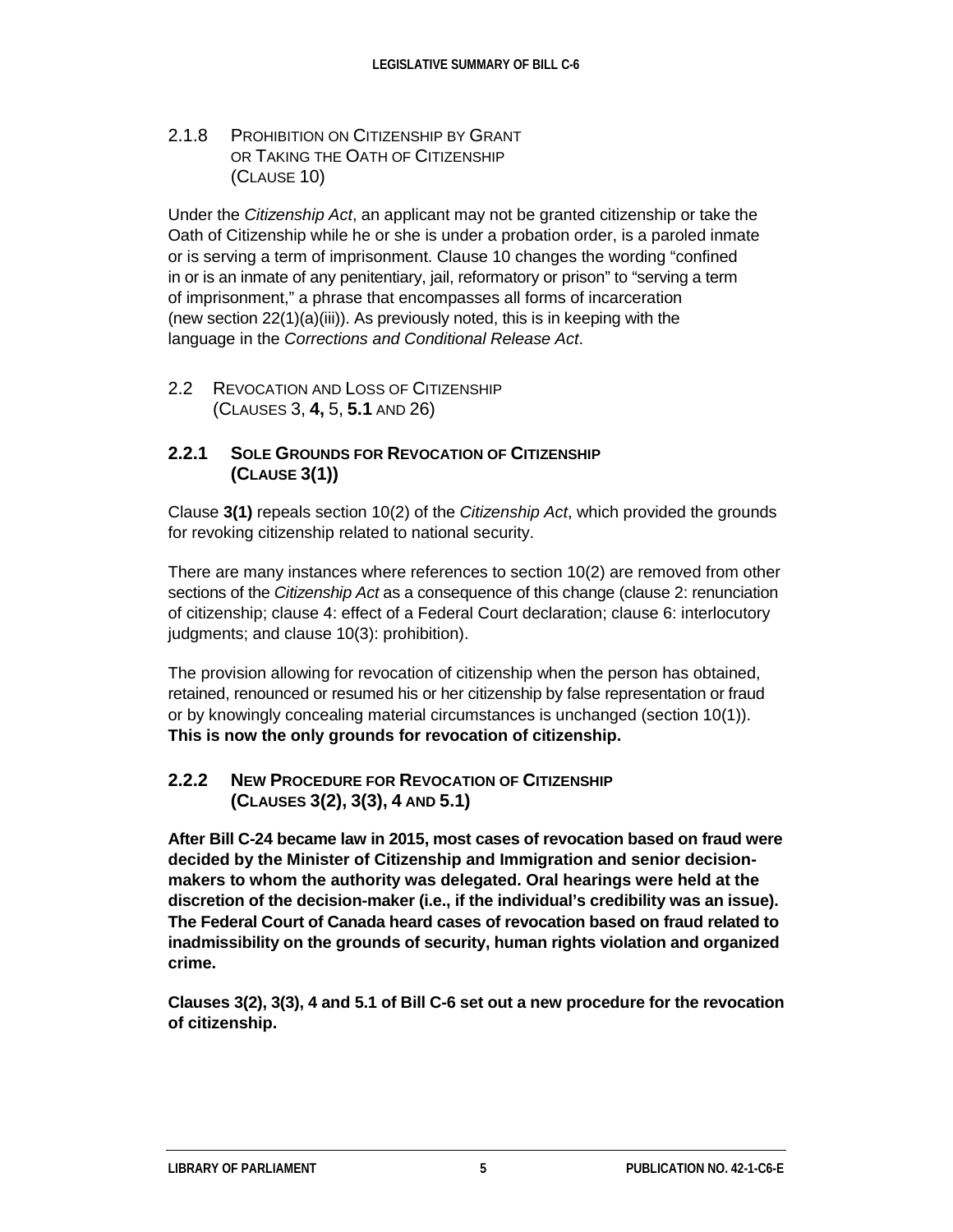#### **2.2.2.1 NOTICE**

**Clause 3(2) replaces section 10(3) of the** *Citizenship Act* **outlining the content of the written notice that must be sent to the individual who may lose his or her citizenship through revocation. In particular, the notice must not only set out the specific grounds and reasons for the revocation, but also include reference to materials the Minister is relying upon (new section 10(3)(c)). Furthermore, new section 10(3)(d) requires the notice to inform the person that the case will be referred to the Federal Court unless she or he requests that the case be decided by the Minister.**

#### **2.2.2.2 RESPONSE TO THE NOTICE**

**The person who receives a notice regarding the revocation of her or his citizenship may, within 60 days of the notice being sent, make written representations to explain why she or he warrants special relief, including the best interest of a child directly affected, or if the revocation would render the individual stateless (new section 10(3.1)(a)). These written representations may also request that the Minister make the decision on the revocation of citizenship (new section 10(3.1)(b)).**

#### **2.2.2.3 REFERRAL TO THE COURT**

**Clause 3(3) creates new section 10(4.1), which states that all cases of revocation of citizenship must be referred to the Federal Court unless the person has made a request that the Minister make the decision under new section 10(3.1)(b), in which case, the Minister must consider the written representations received from the person before making a decision. If the Minister is satisfied on a balance of probabilities that the person did not obtain her or his citizenship fraudulently or that the person's circumstances do warrant relief, the case will not be referred to the Federal Court (new section 10(4.1)(a)).**

**If such a request has not been received, the Minister must commence an action seeking a declaration from the Federal Court that the person has obtained her or his citizenship fraudulently (clause 4(1), new section 10.1(1)). The Court's declaration has the effect of revoking a person's citizenship (clause 4(2), new section 10.1(3)).**

**Clause 4(3) states that although the fraud may relate to facts that render a foreign national inadmissible to Canada, such as espionage (section 34 of the**  *Immigration and Refugee Protection Act* **[IRPA]),[6](#page-11-5) war crimes (section 35 of IRPA) or organized criminality (section 37 of IRPA), the proof required before the Court need only be about the fraud (new section 10.1(4)). However, clause 5.1 states that if the Minister of Public Safety and Emergency Preparedness and the Minister of Immigration, Refugees and Citizenship ask the Court to make a ruling on the inadmissibility on the above-mentioned grounds, it is possible to obtain a single judgement that would both revoke citizenship and constitute a deportation order (new section 10.5(1) with section 10.5(3)).**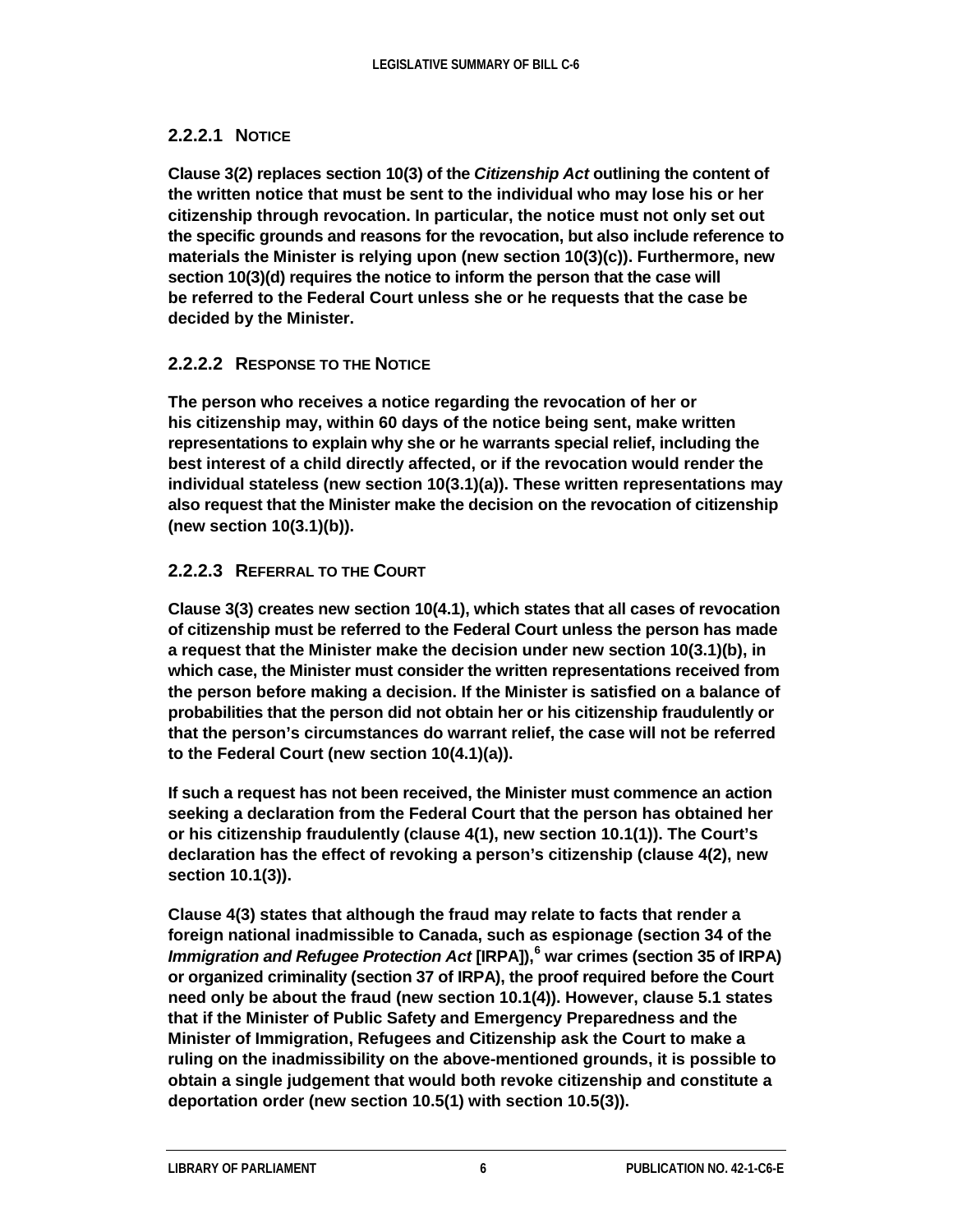#### **2.2.3 EFFECT OF CITIZENSHIP REVOCATION (CLAUSES 5 AND 26)**

The effect of citizenship revocation is also modified by Bill C-6. Clause 5 repeals section 10.3 of the *Citizenship Act*, which provided that a person whose citizenship is revoked in certain situations becomes a foreign national.<sup>[7](#page-11-6)</sup> Instead, clause 26 amends IRPA to provide that a person whose citizenship is revoked under the *Citizenship Act* becomes a permanent resident.

#### 2.3 NEW AUTHORITY TO SEIZE DOCUMENTS (CLAUSES 11 AND 12)

Clause 11 adds new section 23.2 to the *Citizenship Act*. This new section allows the Minister to seize and detain any document submitted for the purposes of the Act if there are reasonable grounds to believe the document was fraudulently or improperly obtained or used. It also provides that a document may be seized in order to prevent its improper or fraudulent use. Clause 12 provides that the Governor in Council may make regulations regarding the procedures to be followed in relation to the seizure, storage, return and disposition of the document (new section 27(1)(i.2)).

#### 2.4 TRANSITIONAL PROVISIONS (CLAUSES 14 TO 24)

All provisions in Bill C-24 came into force by 11 June 2015. Bill C-6 includes many transitional provisions which have the effect of applying the criteria for citizenship grants and loss of citizenship established in the bill to all applications that may have been affected by the coming into force of Bill C-24.

Most notably, persons whose citizenship was revoked for national security reasons under section 10(2) of the *Citizenship Act* are deemed not to have lost their citizenship (clause 20).

In addition, persons who applied for citizenship on or after 11 June 2015 and were granted citizenship before the coming into force of Bill C-6 are deemed never to have had the requirement of the intention to reside in Canada (clause 16).

Finally, the new criteria under Bill C-6 regarding presence in Canada and age limits in relation to knowledge of Canada and knowledge of an official language apply to applications submitted after 11 June 2015, even where the relevant clause has not come into force by an Order in Council.

#### 2.5 COMING INTO FORCE (CLAUSE 27)

Clause 27 provides **five** separate occasions on which the Governor in Council will order certain clauses to come into force:

• Clause 27(1) refers to the provisions that deal with status and physical presence in Canada contained in clauses 1(1), 1(3), 1(7) and 8.